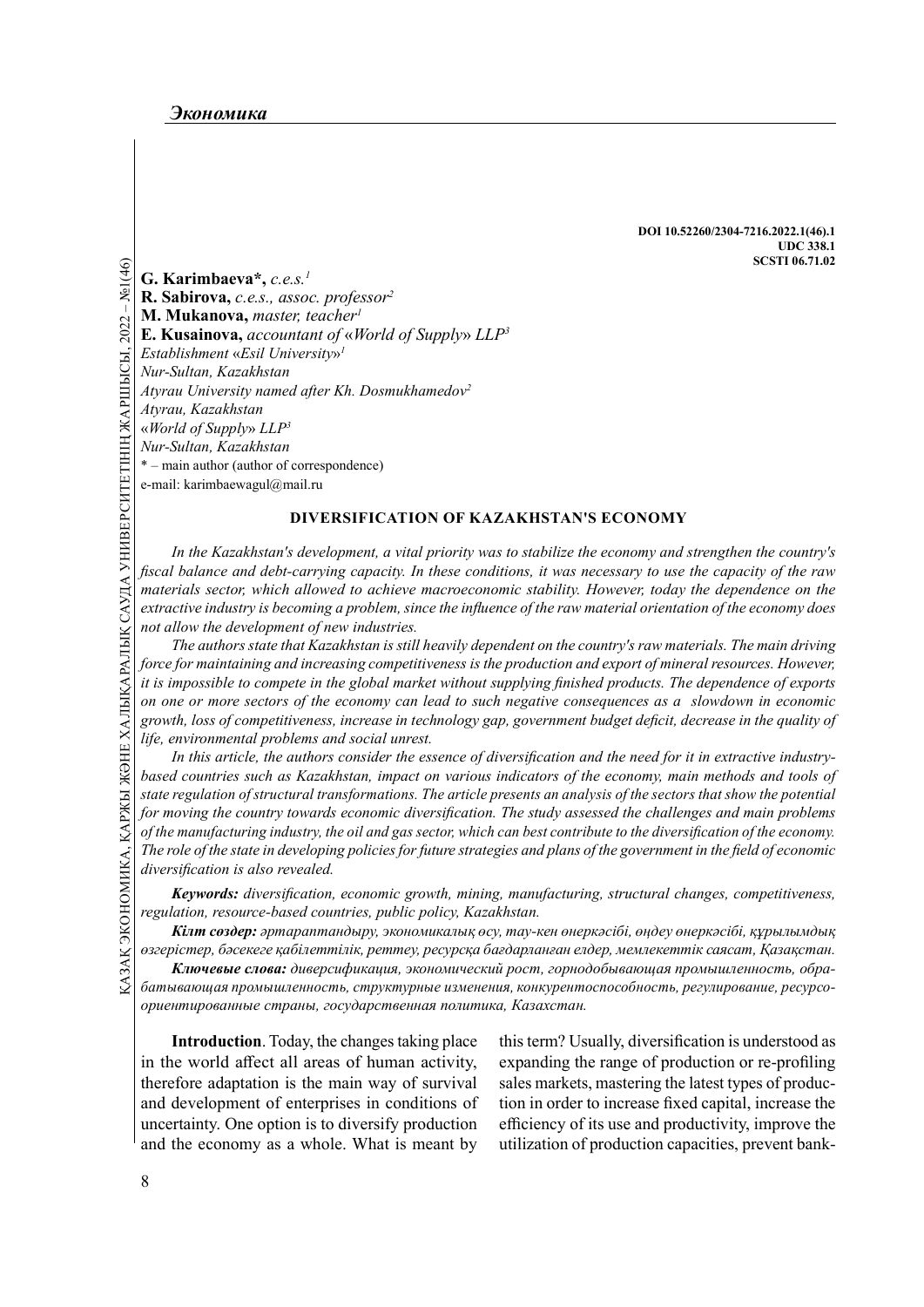ruptcy, and increase the competitiveness of the national economy as a whole. In the macroeconomic aspect, diversification implies the development of manufacturing and service sectors with high added value. Diversification and economic development in the country are closely intertwined. At a time when businesses try to produce new products, they face multiple costs due to uncertainty, macroeconomic instability and other factors. For developing resource-based countries, the main challenge is to create a competitive industry and ensure economic growth. This is the main task of the state in supporting the concept of diversification - to create incentives and ensure a favorable business climate by maintaining macroeconomic stability.

The study uses a wide range of methods such as the method of scientific abstraction, system analysis, theoretical generalization, grouping method, statistical data processing, comparative analysis.

The purpose of this study is to consider the methods and tools for diversifying the economy and analyze its impact on the current state of the economy of Kazakhstan. In these cases, the main tasks of the article are to investigate theoretical approaches to determining the essence of economic diversification and to analyze the role of the state in diversification.

Literature review. The issues of economic diversification are given sufficient attention both in domestic and foreign literature. Thus, A. Esanov identifies two main types of diversification: economic (product) diversification and export diversification, arguing that the availability of natural resources creates better conditions for diversifying the economy than for diversifying exports. When exporting natural resources, the inflow of foreign currency makes the national currency more expensive, which reduces the competitiveness of national goods in the world market and slows down the process of export diversification. He also believes that the level of economic diversification (as well as export) is significantly lower in resource-rich countries compared to other economies. The experience of resource-dependent countries shows that without economic and export diversification, these countries remain extremely vulnerable to various external shocks. The negative aspects of regulation, in his opinion, are expressed in the fact that «these countries lack clear policy guidelines on how to effectively diversify their economies

and export portfolios». His research shows that infrastructure and the quality of institutions have a strong influence on the extent of economic diversification, so governments should develop policies to reduce corruption and improve the effectiveness of public administration [1].

N.V. Potolova reveals the urgency of the  $\frac{Q}{Q}$ <br>plem of diversifying the economy not only on tional scale, but also in its individual regions. problem of diversifying the economy not only on a national scale, but also in its individual regions. economic diversification [2].

Moreover, she defines the goals and essence of<br>
economic diversification [2].<br>
V.A. Rusanovsky, I.K. Babaytseva believe that<br>
when carrying out structural reforms, the choice of<br>
a «road map» is important, and the main at V.A. Rusanovsky, I.K. Babaytseva believe that when carrying out structural reforms, the choice of a «road map» is important, and the main attention should be focused on the development of industries and sectors that have absolute or relative advantages. They analyzed the qualitative features and dynamics of the structure of the economy, explained the influence of the structure of the economy on the process of stimulating long-term economic growth. The authors also focus on financial and economic regulation instruments [3].

E.V. Slesarenko believes that an increase in the technological level is the main condition for sustainable economic growth, emphasizing the need for a transition from an economic reproduction system to a vertically integrated system of intersectoral production chains [4].

Y.V. Luzgina believes that the problem of export diversification can be solved by improving the conditions for the emergence of innovative and highly productive enterprises [5].

The diversification of the economy of Kazakhstan in the framework of international cooperation, the influence of foreign investments on the development of industrial sectors is considered by B.B. Imanbaev [6].

Main part. One of the main directions in the country's strategy is the diversification of the economy. Why is this so important? The economy of Kazakhstan remains dependent on the foreign exchange and raw material rent provided by the extraction and export of oil, gas and other mineral products. Today, the predominance of the extractive industry relative to GDP and the low level of product processing remains the main problem of the country's economy.

In order to understand the role of economic diversification in Kazakhstan, it is necessary to consider the dynamics of GDP. Figure 1 shows the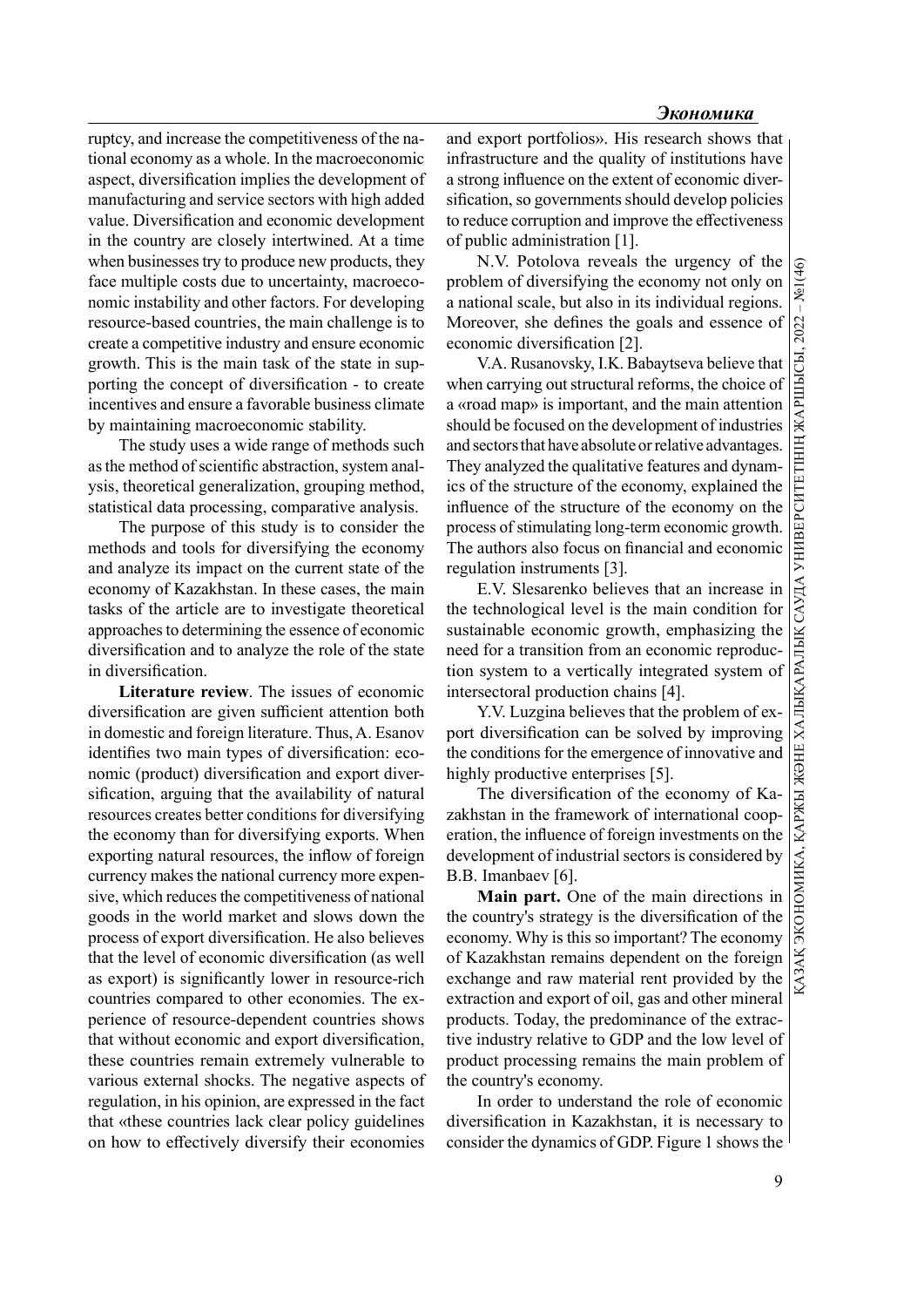growth rates of Kazakhstan's real GDP from 1993 to 2020 according to the International Monetary Fund. As you can see, the economy of Kazakhstan is highly dependent on «external» factors, and this is directly related to fluctuations in oil prices and low diversification of the economy.





General metalstranding to the day of the Statistics of the Republicant of 2019, the volume of the Statistics of the Republicant of 2019, the volume of the Republicant of 2019, the volume of the Kazakhstan's GDP by 2 When According to the data of the Bureau of National Statistics of the Republic of Kazakhstan, at the end of 2019, the volume of GDP amounted to 68.6 trillion tenge and increased in real terms by 4.5%. The COVID-19 pandemic, the fall in oil prices and the general recession in the world economy decreased Kazakhstan's GDP by 2.6% [8].

When analyzing industry data, in January-December 2020, compared to 2019, the industrial production index was 99.3%.

In the mining and quarrying industry, the industrial production index was 96.3%, which is due to a decrease in the production of crude oil (94.6%), metal ores (99.9%) and volumes of services in the mining industry (99.7%). In the structure of the industry, the raw materials sector accounted for 43.9%.

As structure of the industry, the raw materials sector<br>
accounted for 43.9%.<br>
In the manufacturing industry, production in-<br>  $\frac{1}{2}$  for a section of the industry, production in-<br>  $\frac{1}{2}$  for a section of 500 products In the manufacturing industry, production increased by 3.9%. The production of food products (104%), basic pharmaceutical products and pharmaceuticals (147%), ferrous metallurgy products (104.1%) and mechanical engineering (116.3%)

increased. In the structure of industry, this sector occupied 48.8%, while in most countries of the world this figure is about 80%.

The industrial production index in the utilities sector (electricity, gas, steam, hot water and air conditioning) was 99.7%, mainly due to a decrease in production, transmission and distribution of electricity by 1.2%. In the sector related to water supply, collection, treatment and disposal of waste, fight against pollution, the index of industrial production was 97.4%. The share of these two sectors was 7.3%.

The oil market plays an important role. At the end of 2019, in Kazakhstan, the volume of oil and gas condensate production in physical terms increased in 2019 by 0.2%, amounting to 90.5 million tons, which is directly related to the expansion of work at the Kashagan and Tengiz mines. In 2020, the production volume decreased by 5.4% [8, 9].

Kazakhstan's participation in the collective reduction in oil production under the OPEC+ agreement significantly worsened the prospects for the coming years (fig. 2).



Figure 2. Oil production in Kazakhstan 2010-2020, % [9]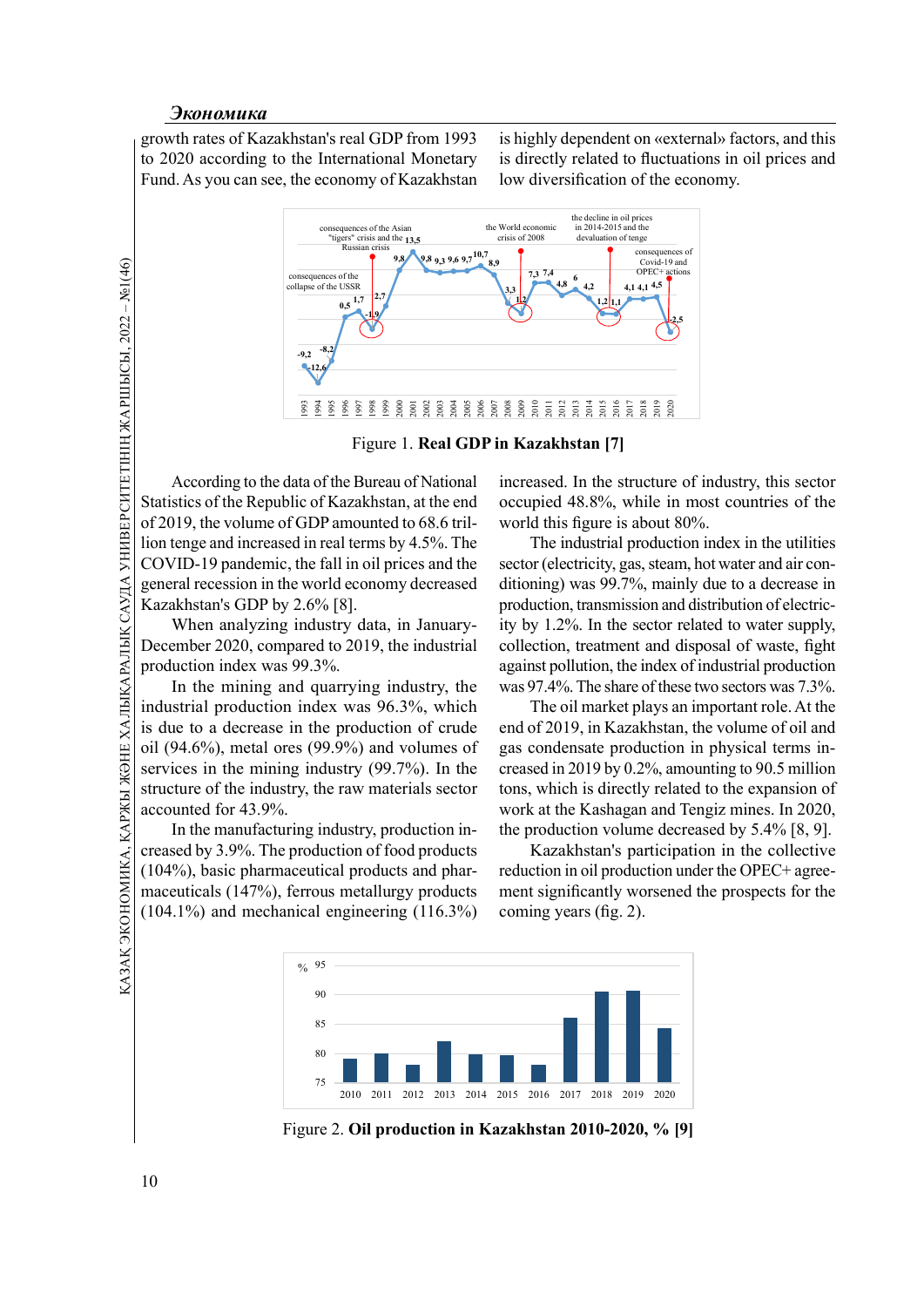The current situation negatively affects not only the country's GDP, but also inflation rate, unemployment rate and the volatility of the national currency exchange rate. It should also be noted that most Western countries are currently in search of alternative energy sources, because oil consumption affects not only the economies of many countries, but also has a detrimental effect on the environment. Figure 3 provides an estimate of the decline in oil consumption in the world.





Despite the rise in oil prices in 2020, the impact of repeated lockdowns on the service sector has once again become the main factor behind the economic downturn – the economy still needs diversification and is currently not competitive in the international market.

The increase in commodity prices has a positive effect on the economies of resource-based countries in the short term, but in the long term, the total volume of production may quickly decline, which will lead to a new crisis. Therefore, it is necessary to consider the diversification of the economy as one of the ways of sustainable economic growth; highlight areas in need of diversification and calculate risks. We must not forget that resources are exhaustible, and their rational use is also necessary to preserve the environment.

In order to reduce the dependence of the economy on oil prices in 2003, Kazakhstan developed a Strategy for Industrial and Innovative Development until 2015 through the development of clusters in seven directions, strengthening the competitiveness of enterprises, regions and the country as a whole. Since 2010, a number of industrial and innovative development programs have been implemented: the State Program of Forced Industrial and Innovative Development of the Republic of Kazakhstan for 2010-2014 and similar programs for 2015-2019, 2020-2025 (hereinafter – State program). At the same time, some positive indicators were achieved. Thus, according to the results of the State program of 2015-2019, labor productivity increased 1.9 times, and the gap from the average level of the OECD countries decreased from 69% to 55%.

Almost 3 times more FDI was attracted than in the increased from 7 to 14%. The production basket has changed – in addition to traditional metallurgy and food industry, oil refining and mechanical engineering have acquired a significant share [11].

**Propagation**<br> **Propagation**<br> **Propagation**<br> **Propagation**<br> **Propagation**<br> **Propagation**<br> **Propagation**<br> **Propagation**<br> **Propagation**<br> **Propagation**<br> **Propagation**<br> **Propagation**<br> **Propagation**<br> **Propagation**<br> **Propagatio** The state plays an important role in the development of the economy and regulation of the activities of sectoral markets. There are a number of tools that states use to control the market, including administrative and legal instruments, tax regulation, monetary policy and public procurement. The goal of the state economic policy is to develop and maintain the country's economy, regardless of the external or internal situation in the market. The means for achieving this goal can be different: stimulating the development of the level of the economy of individual industries, improving the production mechanism, supporting entrepreneurs, introducing anti-crisis measures, etc.

Thus, if it is necessary to diversify the economy, aimed at developing a certain industry in order to move from one to multiple sources of income, the state can take measures to attract new participants in economic activity using tools such as preferential terms, special taxation measures, accelerated depreciation, creating favorable conditions for attracting foreign entrepreneurs and introducing new technologies.

The practice of state regulation in developed countries during the last economic crisis has shown the importance of instruments for regulating individual industries through a set of programs to create new jobs in industries and areas that provide high economic results in the long term, such as science, education,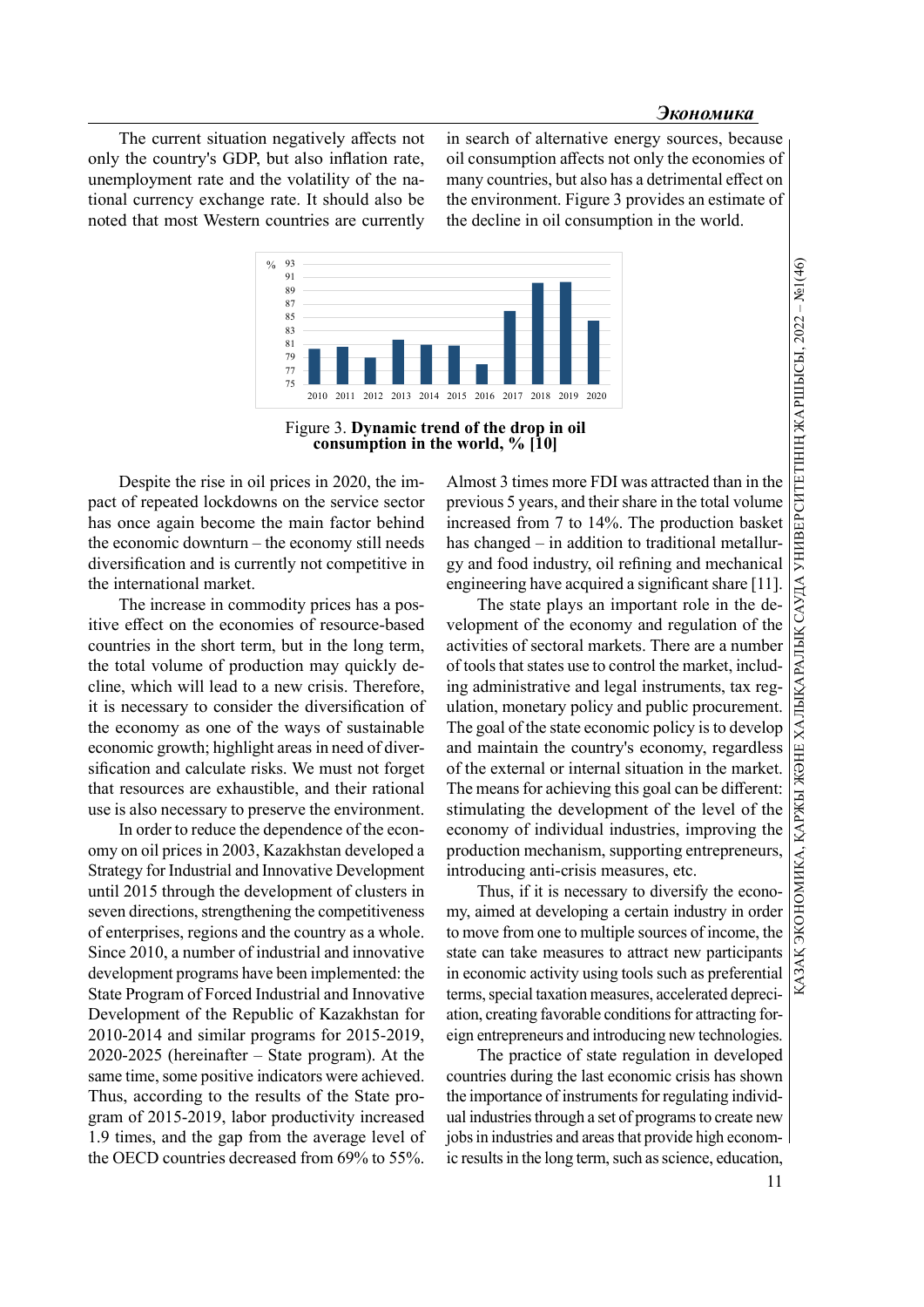healthcare and IT. Modernization strategies are also used to support the growth of individual industries. Among them, one can distinguish the policy of protecting domestic production. Among the widely used instruments, in particular in the EU and the USA, are tariff restrictions, import quotas, non-tariff restrictions (delaying customs procedures, introducing changes in product labeling requirements, developing new standards), pubic procurement, subsidies, etc.

Another area of government influence on economic development is maintaining competition. Antimonopoly legislation tries to maintain a balance of interests of all market participants by regulating the processes of demonopolization of sectors of the economy and influencing the behavior of large companies.

At the same time, it is necessary to highlight the negative aspects of the state's influence: uncontrolled government intervention in the market, state participation in key firms, corruption, state bureaucracy.

THE STRIDUCE (delaying customs proce in product labeling required and anomic development is Antimonopoly legislatio of interests of all market processes of demonopolion and influencing the latter processes of demonopolion In countries where the state has a large influence on the economy, state capitalism is most often clearly represented and has a number of characteristic features: presence of a large state mechanism that actively intervenes in market relations; predominance of companies dependent on the state; prevalence of "manual" management methods, which leads to corruption; state bureaucracy; restriction of economic and political freedoms. Unfortunately, these signs are also typical for the Kazakhstani economy.

The program, only 15% had a direct impact on the regulates the<br>
achievement of its goals and objectives, and the re-<br>
maining 85% (monitoring projects, resolving issues country's eco-<br>
and developing proposals, conducting Thus, at the end of the State program of 2015- 2019 it was revealed that of all the activities of the program, only 15% had a direct impact on the achievement of its goals and objectives, and the remaining 85% (monitoring projects, resolving issues and developing proposals, conducting information and analytical studies, providing information, summing up the results of industrialization, ensuring publication by indicators, etc.) had an indirect impact on industrial and innovative development.

Frequent structural reorganizations of state bodies and their subordinate organizations were noted, which led to a decrease in responsibility for performance, poor-quality provision of public services, lack of continuity, low quality of monitoring and control over the implementation of the program [12].

The main problems identified in the course of diversification of the country's economy include:

1) Lack of a competitive industry environment with a focus in favor of the extractive sectors.

2) A high level of amortization, which inhibits

production technology and leads to low productivity in the manufacturing industry.

3) Low level of turnover in the domestic market due to the small market capacity and non-compliance with international product quality standards.

4) Lack of incentives for state financial institutions to invest in manufacturing sectors of the economy, where it is possible to implement entrepreneurial ideas and efforts of small business representatives.

5) Low economic interest of foreign investors in small businesses engaged in entrepreneurial activities in the manufacturing industry.

Conclusions. Diversification of the economy can lead to an increase in the total volume of output, stability of the national currency, stability of prices for consumer goods, development of small and medium-sized businesses, and social equilibrium. In this way, the country will be able to expand the production of industrial goods without prejudice to the raw materials industries. The main disadvantage of dependence on the volume of extraction of natural resources is the instability of economic growth in the long term, which closely correlates with resource prices.

It obviously that the state and the market are complementary systems that work for each other. The relationship between market self-regulation and government regulation of the economy is constantly changing. It is important to maintain a balance in order to avoid negative development and it is necessary to establish a self-adjusting system that regulates the degree of government influence on the market, so that in the event of a recession, the country's economy can withstand. At the same time, diversification requires significant financial investments. As the experience of other countries show, there is a need for support from the government with various mechanisms of structural transformations.

To summarize:

1) Relying on oil and gas alone will not produce the long-run level of growth needed to meet this potential;

2) Reforms geared to improve the business climate, enhance competitiveness, and increase private sector participation are essential;

3) This involves not only modernizing and using public resources more efficiently to increase productivity, but also transitioning of manufacturing toward high-potential exports to help the country's industrial development.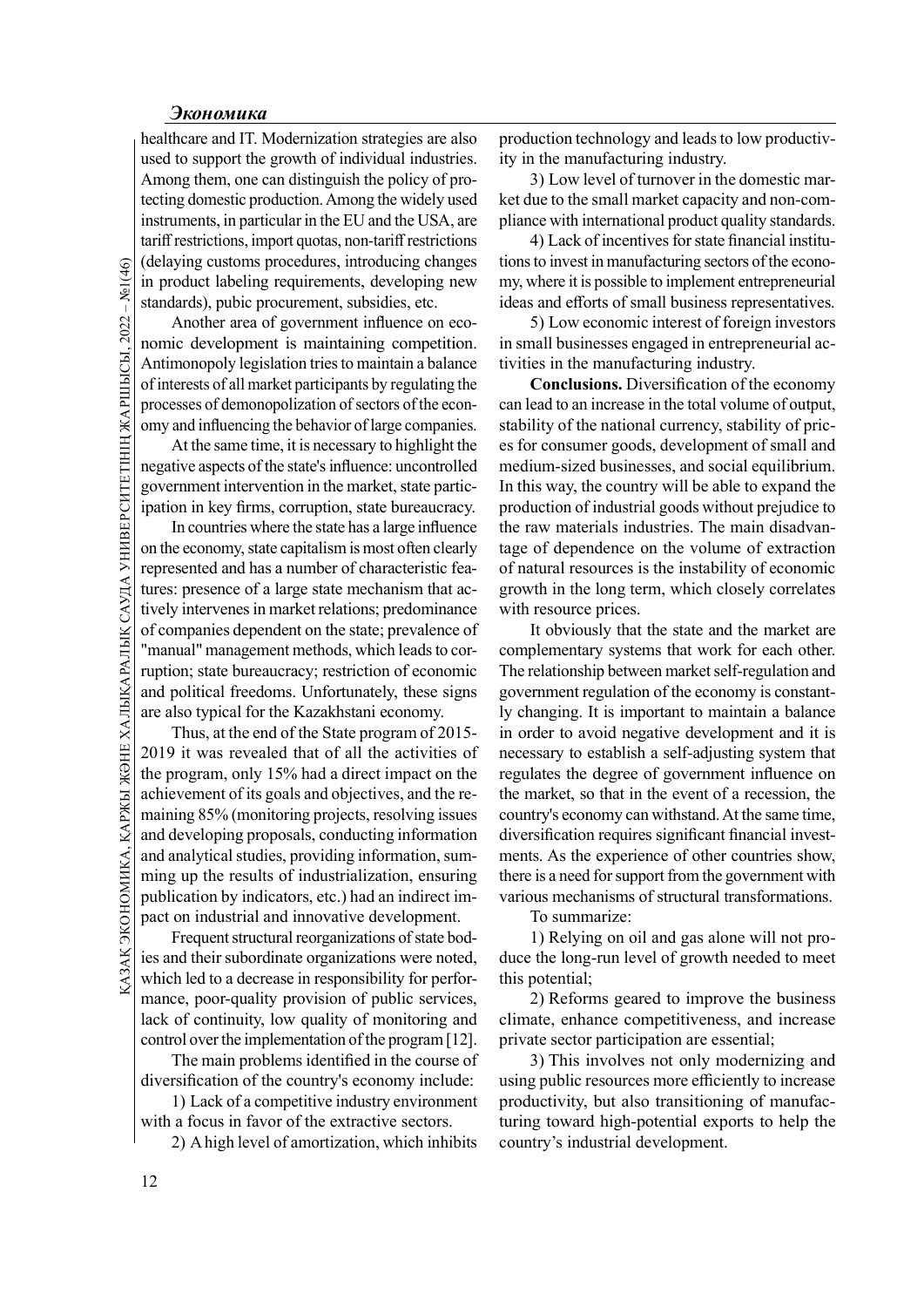## **REFERENCES**

1. Esanov A. Dynamics, Determinants and Policy Implications. Revenue Watch Institute, 2012. https://edc.gov.bz

2. Полотова Н.В. Диверсификация экономики страны и ее регионов // Вестник науки и образования. Серия «Проблемы науки». – Москва, 2016. – №2 (14). – С. 52-54.

3. Русановский В.А. Теоретические основы исследования диверсификации экономики и  $\circ$ структурных сдвигов на постиндустриальной стадии развития // Вестник Саратовского государственного социально-экономического университета. – Саратов, 2014. – № 3 (52). – С. 30-35.

4. Слесаренко Е.В. Структурная модернизация как основа прогрессивного и безопасного социально-экономического развития российской экономики // Актуальные проблемы экономики и права. – Казань, 2019. – T. 13. – №1. – С. 993-1005.

5. Лузгина Ю.В. Диверсификация экономики как составляющая инновационной политики // Вестник Самарского государственного университета. – Самара, 2015. – №5 (127). – С. 129-135.

его дальнейшего развития // Вестник РГГУ. Серия «Экономика. Управление. Право». – Москва,  $2019. - N<sub>2</sub> 2. - C. 69-80.$ 

7. Международный валютный фонд, доклад МВФ по стране. Республика Казахстан (2020). https://www.imf.org

8. Основные социально-экономические показатели Республики Казахстан (2020). Бюро национальной статистики Республики Казахстан. Нур-Султан. www.stat.gov.kz

9. Статистика промышленного производства (2020). Бюро национальной статистики Республики Казахстан. Нур-Султан. https://www.stat.gov.kz

10. Statistical Review of World Energy. https://www.bp.com

11. Государственная программа индустриально-инновационного развития Республики Казахстан на 2015-2019 годы. https://qazindustry.gov.kz/docs/otchety/1650686.pdf

12. Счетный комитет рассмотрел результаты итоговой оценки Государственной программы индустриально-инновационного развития РК на 2015-2019 годы. https://nomad.su/?a=3-202012240036

# ЛИТЕРАТУРА

1. Esanov A. Dynamics, Determinants and Policy Implications. Revenue Watch Institute, 2012. https://edc.gov.bz

2. Polotova N.V. Diversifikacija jekonomiki strany i ee regionov // Vestnik nauki i obrazovanija Serija «Problemy nauki». – Moskva, 2016. – №2 (14). – S. 52-54 [in Russian].

3. Rusanovskij V.A. Teoreticheskie osnovy issledovanija diversifikacii jekonomiki i strukturnyh sdvigov na postindustrial'noj stadii razvitija // Vestnik Saratovskogo gosudarstvennogo social'no-jekonomicheskogo universiteta. – Saratov, 2014. – № 3 (52). – S. 30-35 [in Russian].

**6. Example, 2013.** - T.1 T. (13. Nell. - C. 992-1005.<br>
16. Hystemia IO.B. Juneepculoptextures according the constantinua summonation information of the Manufestar EMP (6. Manufestar EMP) and a measure in the Manufestar a 4. Slesarenko E.V. Strukturnaja modernizacija kak osnova progressivnogo i bezopasnogo social'no-jekonomicheskogo razvitija rossijskoj jekonomiki // Aktual'nye problemy jekonomiki i prava. – Kazan', 2019. – T. 13. – №1. – S. 993-1005 [in Russian].

5. Luzgina Ju.V. Diversifi kacija jekonomiki kak sostavljajushhaja innovacionnoj politiki // Vestnik Samarskogo gosudarstvennogo universiteta. – Samara, 2015. – №5 (127). – S. 129-135 [in Russian].

6. Imanbaev B.B. Diversifikacija jekonomiki Kazahstana i formirovanie global'nyh trendov ego dal'nejshego razvitija // Vestnik RGGU. Serija «Jekonomika. Upravlenie. Pravo». – Moskva, 2019. – № 2. – S. 69-80 [in Russian].

7. Mezhdunarodnyj valjutnyj fond, doklad MVF po strane. Respublika Kazahstan (2020). https://www.imf.org [in Russian].

8. Osnovnye social'no-jekonomicheskie pokazateli Respubliki Kazahstan (2020). Bjuro nacional'noj statistiki Respubliki Kazahstan. Nur-Sultan. www.stat.gov.kz [in Russian].

9. Statistika promyshlennogo proizvodstva (2020). Bjuro nacional'noj statistiki Respubliki Kazahstan. Nur-Sultan. https://www.stat.gov.kz [in Russian].